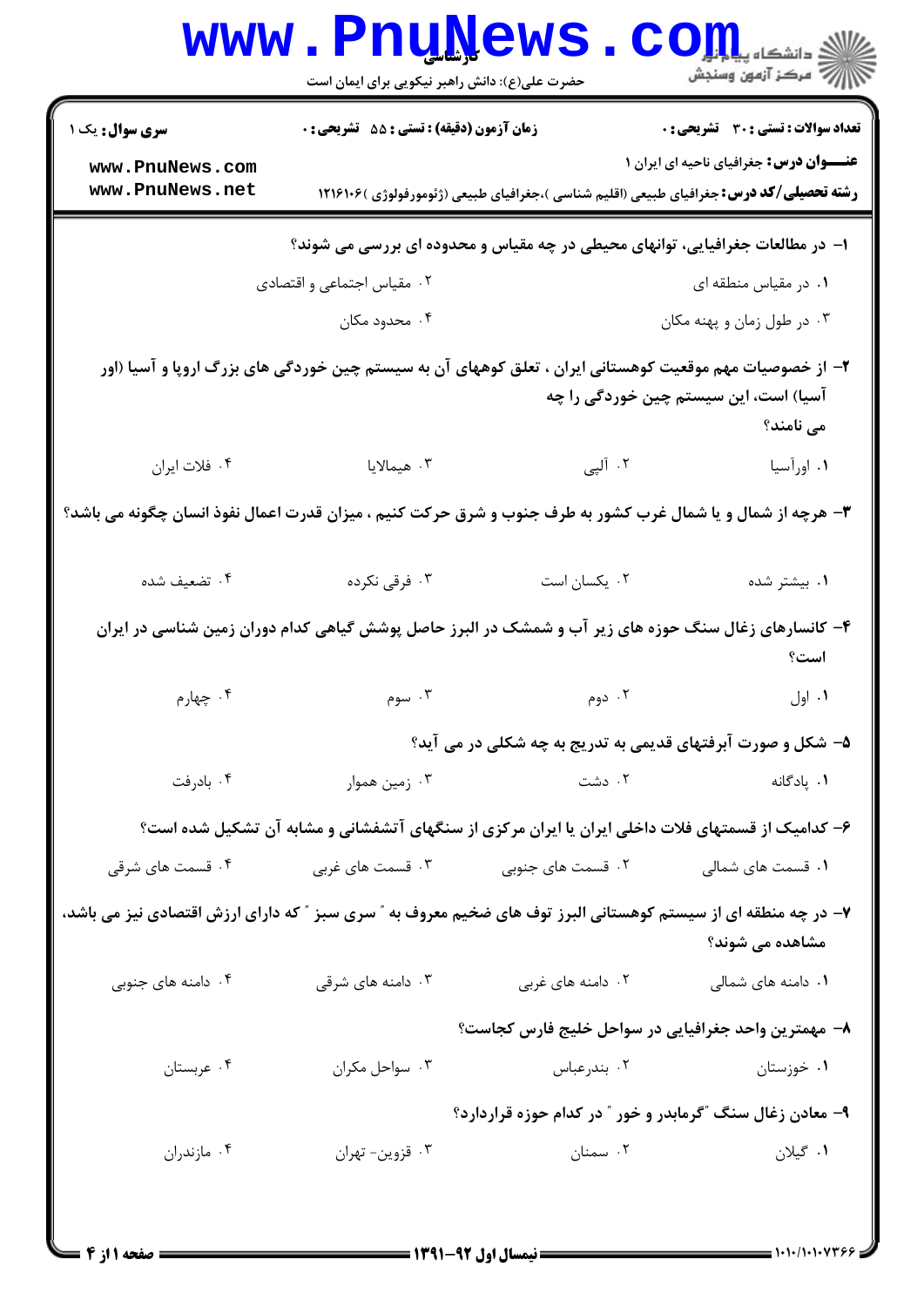|                                      | <b>www.PnuNews</b><br>حضرت علی(ع): دانش راهبر نیکویی برای ایمان است |                                                                                                  | ان دانشڪاء پيا <mark>۽ اور</mark><br>ا∜ مرڪز آزمون وسنڊش |
|--------------------------------------|---------------------------------------------------------------------|--------------------------------------------------------------------------------------------------|----------------------------------------------------------|
| <b>سری سوال : ۱ یک</b>               | زمان آزمون (دقیقه) : تستی : 55 گشریحی : 0                           |                                                                                                  | <b>تعداد سوالات : تستي : 30 ٪ تشريحي : 0</b>             |
| www.PnuNews.com<br>www.PnuNews.net   |                                                                     | <b>رشته تحصیلی/کد درس:</b> جغرافیای طبیعی (اقلیم شناسی )،جغرافیای طبیعی (ژئومورفولوژی )۱۲۱۶۱۰۶   | <b>عنـــوان درس:</b> جغرافیای ناحیه ای ایران ۱           |
|                                      |                                                                     | ∙ا− کدامیک از مواد معدنی زیر جزء کانیهای صنعتی محسوب می شوند؟                                    |                                                          |
| ۰۴ تالک                              | ۰۳ خاک سرخ                                                          | ۰۲ دولومیت                                                                                       | ۰۱ میکا                                                  |
|                                      |                                                                     | 11- کدام مورد زیر درخصوص مصرف سنگ صحیح است؟                                                      |                                                          |
|                                      | ۰۲ آلوده سازی محیط                                                  |                                                                                                  | ٠١ داشتن ضايعات زيست محيطى                               |
|                                      | ۰۴ اثرات آن مانند کوره های آجرپزی است                               |                                                                                                  | ۰۳ ایجاد اشتغال در فضای دورتر از شهر                     |
|                                      |                                                                     | ۱۲– مهمترین کانسارهای سیلیس کشور در کدام استان قراردارد؟                                         |                                                          |
|                                      | ۰۲ همدان، تهران واصفهان                                             |                                                                                                  | ۰۱ تهران ، اصفهان و زنجان                                |
|                                      | ۰۴ مرکزی، تهران واصفهان                                             |                                                                                                  | ۰۳ خوزستان ، تهران واصفهان                               |
|                                      |                                                                     | ۱۳- از مواد معدنی زیر کدامیک در صنایع فولاد و شیشه مصرف می شود؟                                  |                                                          |
| ۰۴ گرانيت                            | ۰۳ دولوميت                                                          | ۲. پوکه معدنی                                                                                    | ۰۱ سیلیس                                                 |
|                                      |                                                                     | ۱۴- معدن انگوران در زنجان محل استخراج چه نوع کانی فلزی می باشد؟                                  |                                                          |
| ۰۴ منگنز و آلومينيوم                 | ۰۳ آهن                                                              | ۰۲ سرب و روی                                                                                     | ۰۱ مس                                                    |
|                                      |                                                                     | ۱۵– معادن در چه جایی به تغییرات ساختار فضایی کمک می کنند؟                                        |                                                          |
| ۰۴ در محل تبدیل                      | ۰۳ محل مصرف                                                         | ۰۲ در نزدیک معادن                                                                                | ۰۱ محل استخراج                                           |
|                                      |                                                                     | ۱۶- در کدام یک از شرایط زیر شدت زلزله بیشتر است؟                                                 |                                                          |
| ۰۲ عمق زلزله کمتر از ۳۴ کیلومتر باشد |                                                                     |                                                                                                  | ۰۱ عمق زلزله زياد باشد                                   |
|                                      | ۰۴ عمق زلزله بیشتر از ۳۴ کیلومتر باشد                               |                                                                                                  | ۰۳ عمق زلزله بين ۳۴ تا ۵۰ كيلومتر باشد                   |
|                                      |                                                                     | ۱۷- زلزله شهر بم در استان کرمان در چه سالی اتفاق افتاده است؟                                     |                                                          |
| 149.7                                | $15A\Delta$ .                                                       | 1401.7                                                                                           | 1499.1                                                   |
|                                      |                                                                     | ۱۸− یکی از مهمترین عوامل یکنواختی چشم انداز طبیعی در دامنه ها و دشت های پایکوهی فلات ایران چیست؟ |                                                          |
| ۰۲ وجود رودخانه دائمی و فصلی         |                                                                     |                                                                                                  | ۰۱ فقدان رودخانه های دائمی                               |
|                                      | ۰۴ وجود رودخانه و پوشش گیاهی                                        |                                                                                                  | ۰۳ فقدان پوشش گیاهی                                      |
|                                      |                                                                     | ۱۹- مهمترین کانون معیشت شبانی در کشور کجاست؟                                                     |                                                          |
| ۰۴ زاگرس                             | ۰۳ غرب کشور                                                         | ۰۲ شمال کشور                                                                                     | ۰۱ البرز                                                 |
|                                      |                                                                     |                                                                                                  |                                                          |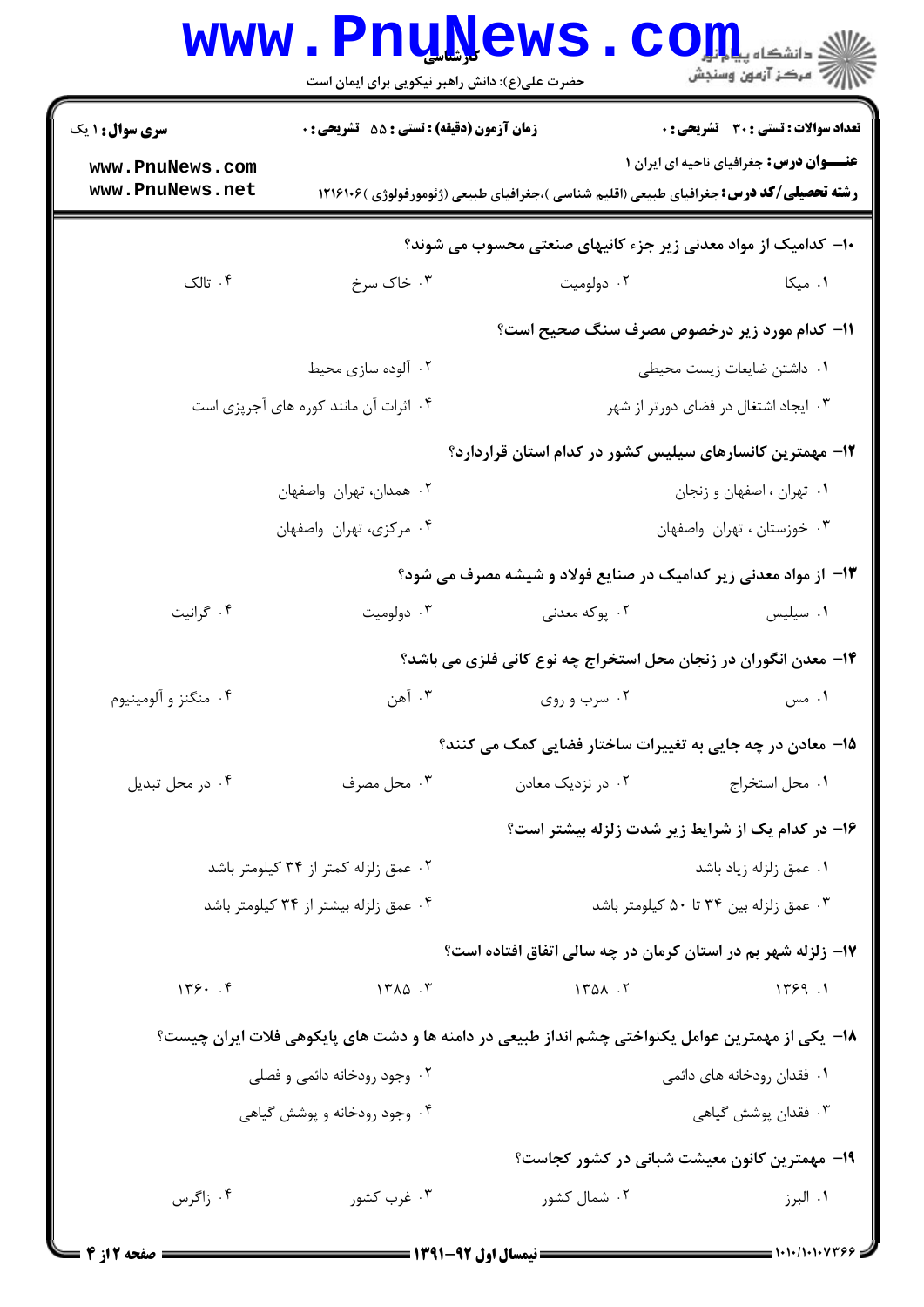| <b>سری سوال : ۱ یک</b>                                                                         | زمان آزمون (دقیقه) : تستی : 55 تشریحی : 0                                                                        |                                                | <b>تعداد سوالات : تستي : 30 ٪ تشريحي : 0</b>   |  |
|------------------------------------------------------------------------------------------------|------------------------------------------------------------------------------------------------------------------|------------------------------------------------|------------------------------------------------|--|
| www.PnuNews.com                                                                                |                                                                                                                  |                                                | <b>عنـــوان درس:</b> جغرافیای ناحیه ای ایران ۱ |  |
| www.PnuNews.net                                                                                | <b>رشته تحصیلی/کد درس:</b> جغرافیای طبیعی (اقلیم شناسی )،جغرافیای طبیعی (ژئومورفولوژی )۱۲۱۶۱۰۶                   |                                                |                                                |  |
| +۲- کدام واحد ناهمواری از نظر بندرگاهی، اقتصادی و نظامی در بهترین موقعیت استراتژیکی قرار دارد؟ |                                                                                                                  |                                                |                                                |  |
|                                                                                                | ۰۲ سواحل مکران                                                                                                   |                                                | ٠١. رود زهره تا بندرعباس                       |  |
|                                                                                                | ۰۴ سواحل بوشهر                                                                                                   |                                                | ۰۳ خوزستان                                     |  |
|                                                                                                | <b>۲۱</b> - مکان یابی کانونهای شهری در نواحی جنوبی کشور عمدتاً چگونه انجام گرفته است؟                            |                                                |                                                |  |
| ۰۲ نزدیک ساحل                                                                                  |                                                                                                                  |                                                | ٠١ دور از ساحل                                 |  |
|                                                                                                | ۰۴ دریک خط و عمود بر ساحل                                                                                        |                                                | ۰۳ در امتداد ساحل                              |  |
|                                                                                                | ۲۲– وجود آسیا بهای متعدد بر روی سد خاکی رودخانهٔ شوشتر و بقایای پل ارتباطی باستانی متعلق به دوره ساسانیان، اهمیت |                                                | شهر را از چه نظر بیان می کند؟                  |  |
|                                                                                                | ۰۲ موقعیت نظامی شهر برای نواحی مجاور                                                                             |                                                | ۰۱ صنعتی بودن شهر                              |  |
|                                                                                                | ۰۴ مرکزیت شهر برای نواحی روستایی مجاور                                                                           |                                                | ۰۳ سنتی بودن شهردر بین شهرهای دیگر             |  |
|                                                                                                |                                                                                                                  | ۲۳- میانگین دمای سالانه در جهات زیر چگونه است؟ |                                                |  |
|                                                                                                | ۰۲ غرب به شرق زیاد می شود                                                                                        |                                                | ۰۱ غرب به شرق کم می شود                        |  |
|                                                                                                | ۰۴ جنوب شرق به شمال غرب زیاد می شود                                                                              |                                                | ۰۳ شمال غرب به جنوب شرق کم می شود              |  |
|                                                                                                |                                                                                                                  |                                                | ۲۴- کمترین ارتفاع را چه شهری دارد؟             |  |
| ۰۴ آستارا                                                                                      | ۰۳ مهاباد                                                                                                        | ۰۲ اردبیل                                      | ۰۱ تبریز                                       |  |
|                                                                                                |                                                                                                                  |                                                | ۲۵– میانگین دمای سالانه چه شهری کمتر است؟      |  |
| ۰۴ بوشهر                                                                                       | ۰۳ ایرانشهر                                                                                                      | ۰۲ چابهار                                      | ۰۱ زاهدان                                      |  |
|                                                                                                | ۲۶- عمده ترین توده های هوایی که برای ایران باران زا هستند مشخصاً از کجا وارد ایران می شوند؟                      |                                                |                                                |  |
|                                                                                                | ۰۲ غرب و از سیبری                                                                                                |                                                | ۰۱ شمال و از روسیه -سیبری                      |  |
|                                                                                                | ۰۴ غرب و از سیبری و مدیترانه                                                                                     |                                                | ۰۳ دریای مدیتراته واقیانوس اطلس                |  |
|                                                                                                | ۲۷- در چه زمانی بخارهای موجود در سطح دریای خزر به بالاترین حد خود می رسد؟                                        |                                                |                                                |  |
|                                                                                                | ۰۲ تابستا ن تا اواخر مهر                                                                                         |                                                | ۰۱ اردیبهشت تا اواخر مرداد                     |  |
|                                                                                                | ۰۴ شهریور و مهرماه                                                                                               |                                                | ۰۳ تیر تا اواخر شهریور                         |  |